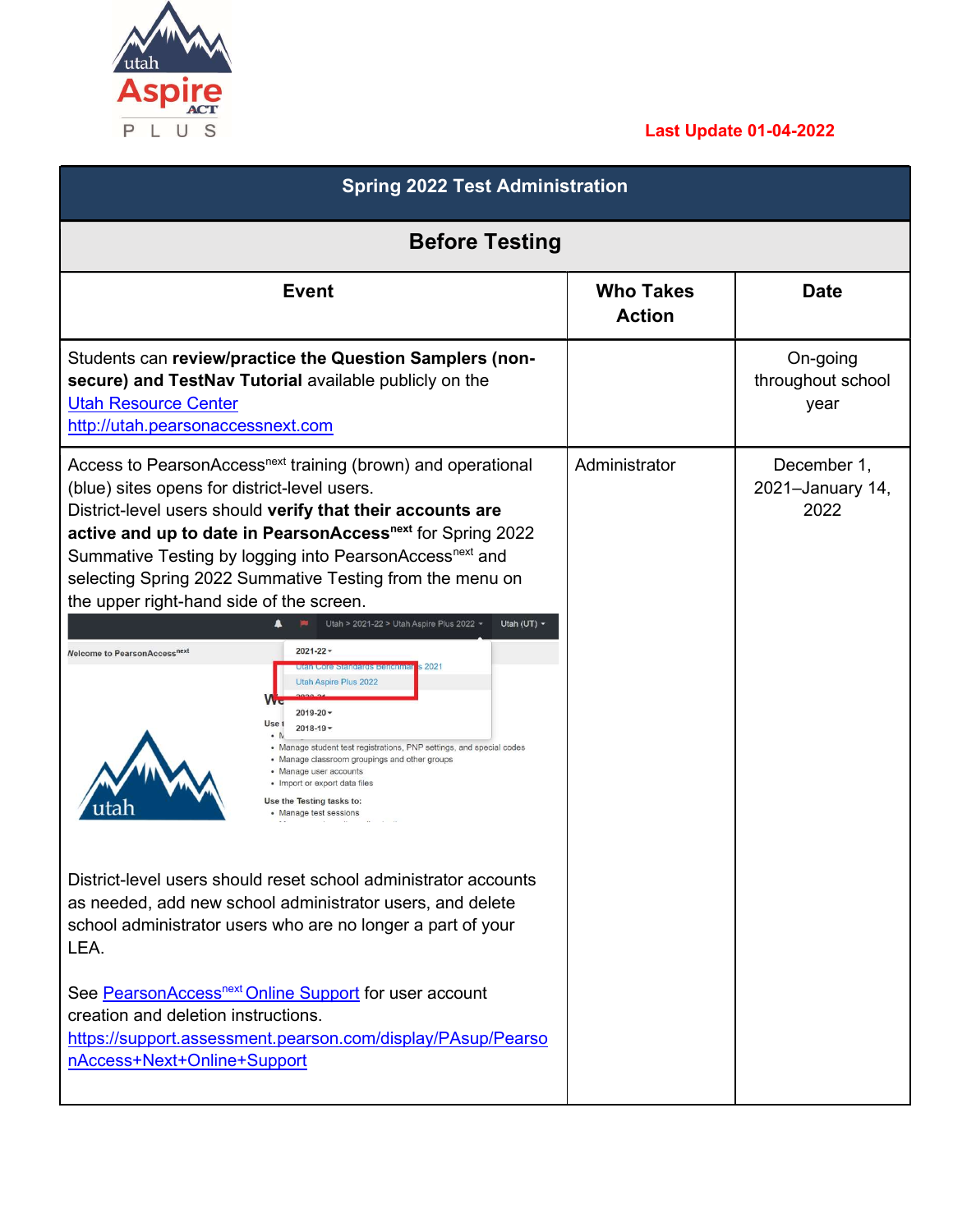| If you have several users which have been disabled or have an<br>active end date, you may want to use the import/export function<br>to export users, remove the end date and/or disabled flag, and<br>then import changes to user accounts back into the system.<br>You can find this in the test administration manual, located<br>here: http://utah.pearsonaccessnext.com/training/ |                                    |                             |
|---------------------------------------------------------------------------------------------------------------------------------------------------------------------------------------------------------------------------------------------------------------------------------------------------------------------------------------------------------------------------------------|------------------------------------|-----------------------------|
| Utah eTranscript and Record Exchange (UTREx) nightly data<br>transfers begin.                                                                                                                                                                                                                                                                                                         | USBE, Pearson                      | December 28                 |
| Verify initial student registration in PearsonAccess <sup>next</sup><br>operational site (blue), submit any corrections to the UTREx<br>system.<br>Note: Any student updates to UTREx will appear in<br>PearsonAccess <sup>next</sup> the following business day throughout the<br>testing window.                                                                                    | Administrator,<br>Teacher          | December 28-<br>February 28 |
| Make sure all training site (brown site) user accounts are<br>finalized by 1/10/22. See PearsonAccess <sup>next</sup> Online Support<br>for user account creation and deletion instructions.<br>https://support.assessment.pearson.com/display/PAsup/Pearso<br>nAccess+Next+Online+Support                                                                                            | Administrator,<br>Teacher          | January 10                  |
| Create sample students and test sessions in<br>PearsonAccess <sup>next</sup> training site (brown) in preparation for local<br>infrastructure trials and practice test window.<br>For more information on infrastructure trial, please refer to the<br>test administration manual, located here:<br>http://utah.pearsonaccessnext.com/training/                                       | Administrator,<br>Teacher          | January 10-<br>February 21  |
| Prepare, start, and practice test sessions in the training site<br>(brown).                                                                                                                                                                                                                                                                                                           | Administrator,<br>Teacher, Proctor | January 10-May<br>13        |
| Complete technology readiness setup tasks in the training<br>site (brown)—see Technology Readiness Training for details.                                                                                                                                                                                                                                                              | Tech                               | January 10-<br>February 21  |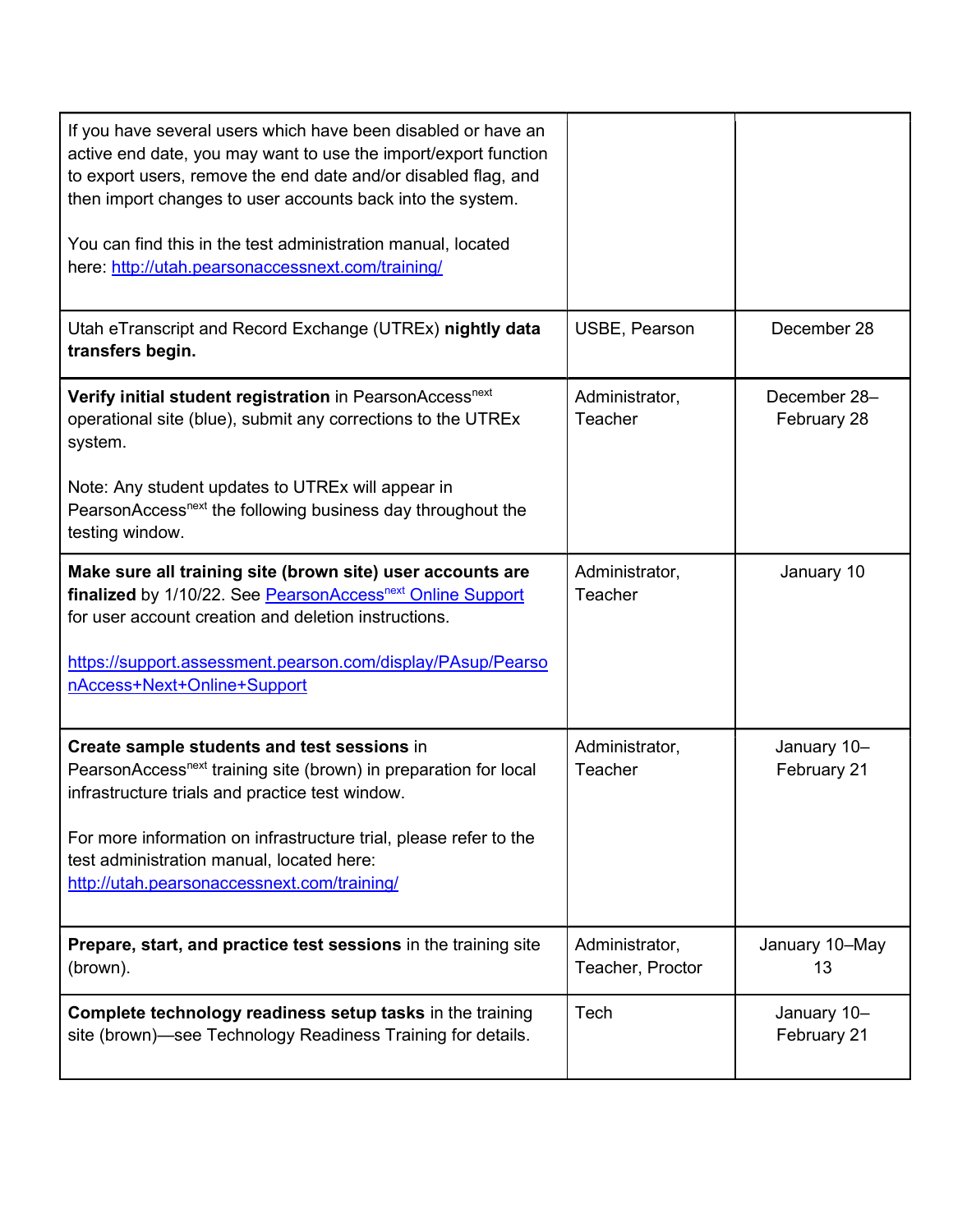| For more information on infrastructure trial, please refer to the<br>test administration manual, located here:<br>http://utah.pearsonaccessnext.com/training/<br>You can find the Infrastructure Trial Guide under the<br><b>Configuration tab.</b>                                                                                                                                                                                                                                                                                                                                                                                                                                                                                                                                                                                                                                                                                                                                                                                                                                                                                      |                                                                                       |                                                                                                                                                                                                               |
|------------------------------------------------------------------------------------------------------------------------------------------------------------------------------------------------------------------------------------------------------------------------------------------------------------------------------------------------------------------------------------------------------------------------------------------------------------------------------------------------------------------------------------------------------------------------------------------------------------------------------------------------------------------------------------------------------------------------------------------------------------------------------------------------------------------------------------------------------------------------------------------------------------------------------------------------------------------------------------------------------------------------------------------------------------------------------------------------------------------------------------------|---------------------------------------------------------------------------------------|---------------------------------------------------------------------------------------------------------------------------------------------------------------------------------------------------------------|
| Download the TestNav app and run the App Check on all<br>student machines that will be used during the test<br>administration.<br>More information for this task, please refer to TestNav 8 Online<br>Support site, located here:<br>https://support.assessment.pearson.com/display/TN/Set+up+a<br>nd+Use+TestNav                                                                                                                                                                                                                                                                                                                                                                                                                                                                                                                                                                                                                                                                                                                                                                                                                        | Tech                                                                                  | January 10-<br>February 21                                                                                                                                                                                    |
| <b>Attend Test Administration Training:</b><br>Select from one of two date options: January 10 <sup>th</sup> or January<br>11 <sup>th</sup> . The first hour of each day will be set aside as a "Basics"<br>training focused on logging in, and to reviewing the basic layout<br>and menu structure of PearsonAccess <sup>next</sup> . The "Basics" training<br>will run from $8:00 - 9:00$ AM.<br>The administration training will run from 9:00 AM to 12:00<br>PM. Attendees should either be familiar with PearsonAccess <sup>next</sup> ,<br>or should have attended the "Basics" training.<br>The trainings will be recorded and made available on our USBE<br>Assessment YouTube channel for later viewing and use in your<br>own trainings.<br>Utah Aspire Plus Administration Training - Register on<br>MIDAS - Course 60517<br>1/10/2022, UA+ Basics 8:00 AM - 9:00 AM - Section 1<br>$\bullet$<br>1/10/2022 UA+ Administration 9:00 AM - 12:00 PM -<br>$\bullet$<br><b>Section 3</b><br>1/11/2022, UA+ Basics 11:00 AM - 12:00 PM - Section<br>٠<br>4<br>1/11/2022 UA+ Administration 12:00 PM - 3:00 PM -<br><b>Section 5</b> | Administrators<br>and/or teachers<br>who will be<br>administering<br>Utah Aspire Plus | Day 1<br>January 10th<br>8:00 a.m.-9:00<br>a.m.<br>January 10th<br>$9:00$ a.m. $-12:00$<br>p.m.<br>Day 2<br>January 11th<br>11:00 a.m. - 12:00<br>p.m.<br>January 11 <sup>th</sup><br>12:00 p.m.-3:00<br>p.m. |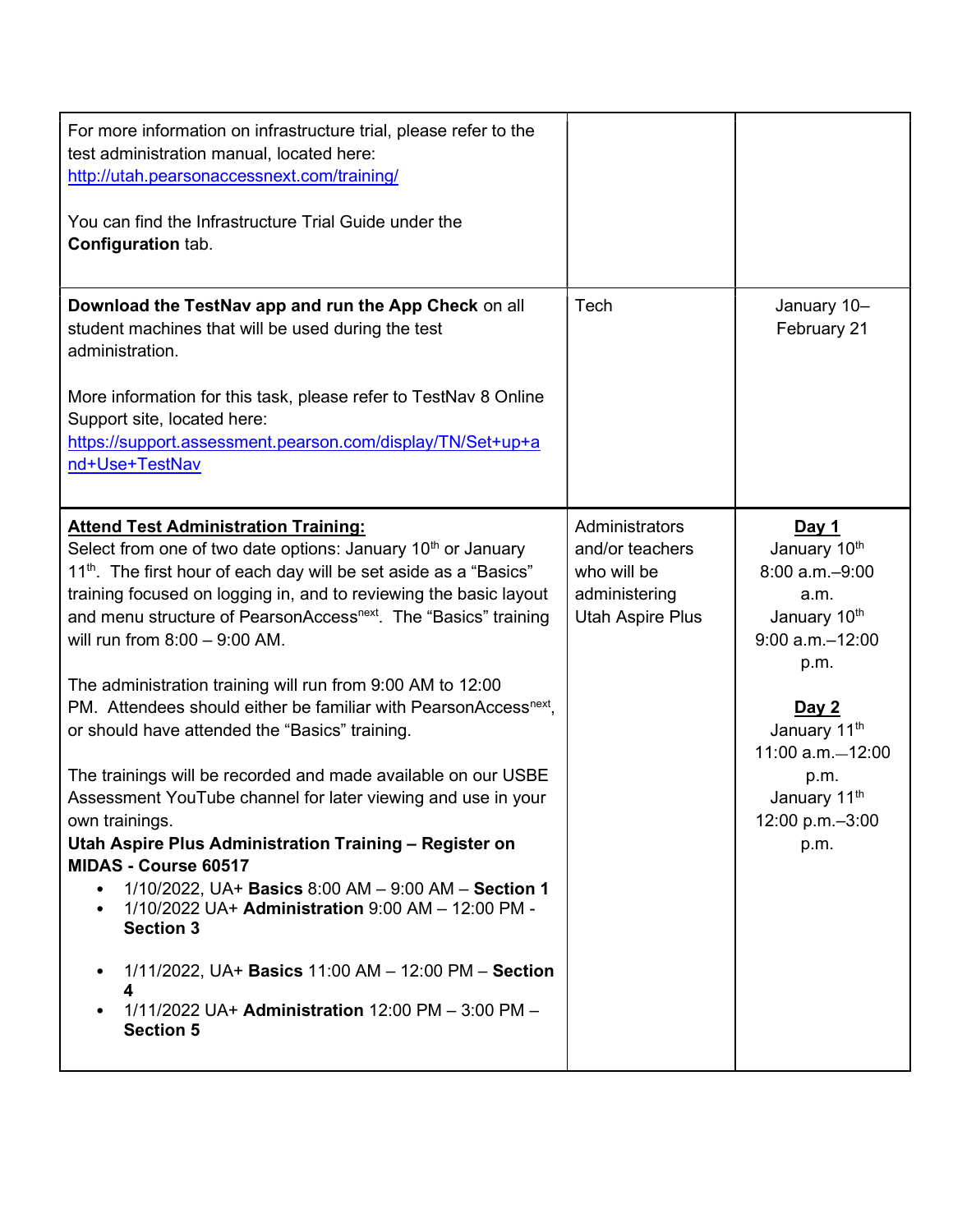| Verify student accommodations are correctly assigned in the<br>operational site (blue). This needs to be done prior to<br>preparing sessions.                                                                                                                                                   | Administrator,<br>Teacher          | January 31-<br>February 28              |
|-------------------------------------------------------------------------------------------------------------------------------------------------------------------------------------------------------------------------------------------------------------------------------------------------|------------------------------------|-----------------------------------------|
| Complete test session management tasks in<br>PearsonAccess <sup>next</sup> operational site (blue)<br>customize/update auto-created sessions<br>add students to test sessions                                                                                                                   | Administrator,<br>Teacher          | January 31-<br>March 4                  |
| For more information on test session management, please<br>refer to the test administration manual, located here:<br>http://utah.pearsonaccessnext.com/training/                                                                                                                                |                                    |                                         |
| <b>Technology Coordinator Training</b><br>https://schools-utah-<br>gov.zoom.us/j/83106187095?pwd=eCsrMkNpL0Ftdm96UIB0Z<br>VBpUmdFdz09                                                                                                                                                           | Tech                               | January 18<br>$3:00 p.m. -4:00$<br>p.m. |
| Meeting ID: 831 0618 7095<br>Passcode: 79544578 One tap mobile<br>Recording of this training available on resource center: Utah<br><b>Resource Center</b>                                                                                                                                       |                                    |                                         |
| http://utah.pearsonaccessnext.com                                                                                                                                                                                                                                                               |                                    |                                         |
| Order paper accommodated materials in PearsonAccess <sup>next</sup><br>operational site (blue site).                                                                                                                                                                                            | Administrator,<br>Teacher          | February 14-May<br>11                   |
| Complete local infrastructure trials via the training site<br>(brown)-see the Infrastructure Trial User Guide for details.<br>For more information on the Infrastructure Trial Guide, please<br>refer to the Verification section, located here:<br>http://utah.pearsonaccessnext.com/training/ | Administrator,<br>Tech, Proctor    | February 21-25                          |
| Complete pre-test activities (precache test content, print test<br>tickets, prepare, start sessions) in the operational site (blue<br>site).                                                                                                                                                    | Administrator,<br>Teacher, Proctor | February 28-<br><b>May 13</b>           |